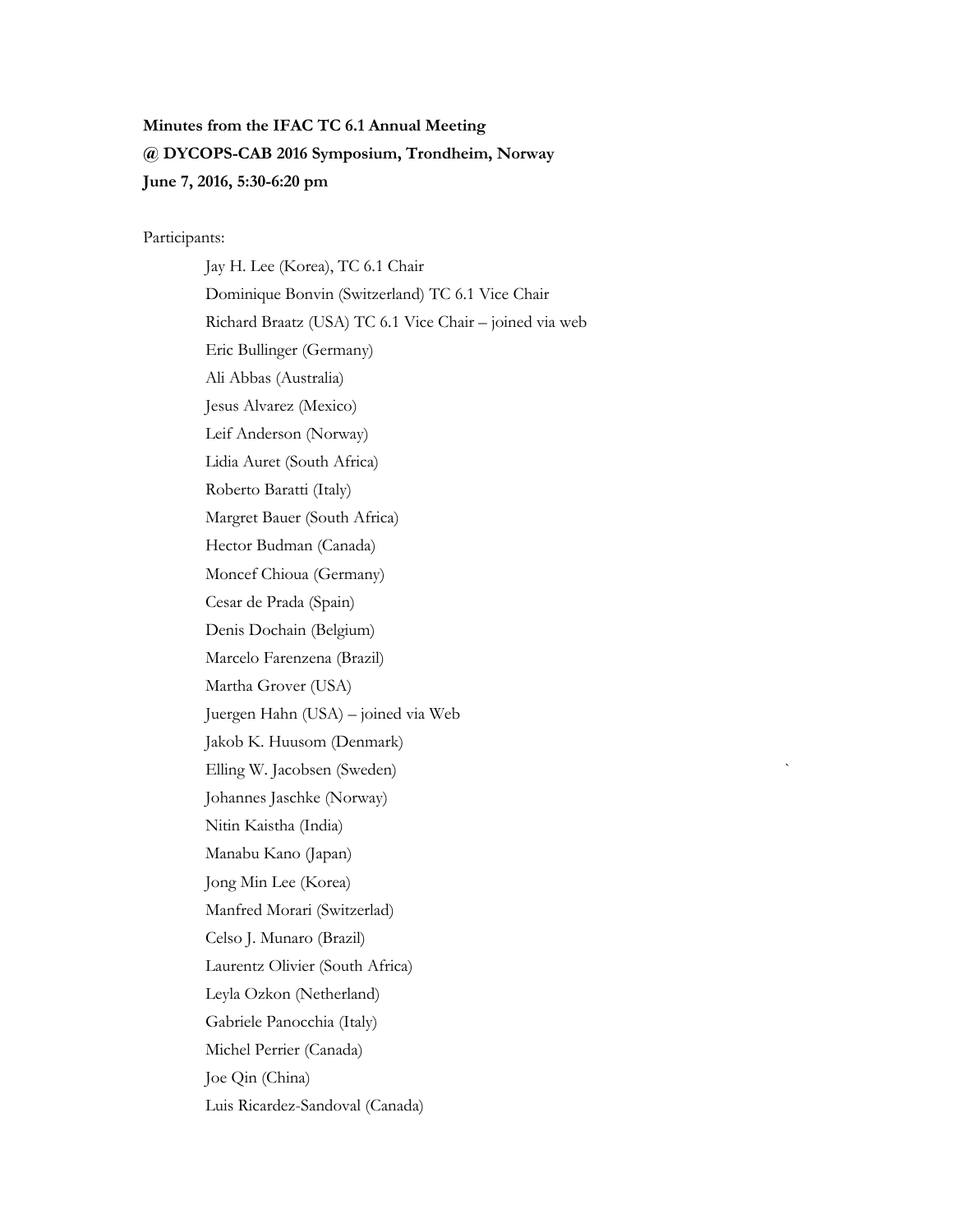Yuri Shardt (Germany) Sigurd Skogestad (Norway) Ilse Smets (Germany) Andrei Torgashov (Russia) David Hill Wong (Taiwan) Hong Yue (UK) Michael Zachar (USA)

# **Welcome, minutes, agenda**

The meeting started by introducing the chair and one of the vice chairs, Dominique Bonvin. Richard Braatz and Juergen Hahn also joined the meeting via web. The minutes of the last meeting during the ADCHEM Symposium in Whistler, Canada, June 10, 2015 was briefly mentioned (previously distributed to the members through email and posted on the webpage) and was accepted.

### **Review of DYCOPS-CAB 2016 program**

IPC Chair, Hector Budman, reviewed the 2016 DYCOPS-CAB meeting and shared some statistics. Modelbased control was the most popular topic according to the number of submissions. A new format tried in this symposium was a 3-minute oral presentation for each poster presenter. Seven invited sessions were organized, which is higher than in the previous meeting. The invited sessions were generally well-organized with high quality papers. The IPC encourages to continue the 3-min presentation sessions and active organization of invited sessions in the future symposia. The IPC co-chair, Ilse Smets, mentioned that this is the first fully integrated meeting of DYCOPS and CAB. It was good that a full bio track was available throughout the symposium. Overall number of attendants is similar to the previous DYCOPS meetings which had one day overlap with CAB.

### **Upcoming and Future Meetings**

## IFAC WC 2017 (Toulouse, France)

J. H. Lee, P. Daoutidis, A. Mesbah, and B. Huang will serve as the associate editors. In the case that more than four AEs are needed (due to an unusually high number of submissions), two additional AEs have been reserved: J. M. Lee and G. Pannocchia. There was a brief report from the IPC Chair, Denis Dochain that previous invited sessions had an issue with highly heterogeneous number of submissions, e.g., some sessions with only two or three papers. In order to attract more contributions to invited sessions, the Congress will this time offer open invited tracks where the submission is open to anybody without any a priori set limit on the number of papers. Deadline for open invited session proposals is September 17, 2016. Organizers are encouraged to let the TC chair know ahead of time about sessions being organized. Topics for the open invited tracks will be chosen on a first-come, first-served basis.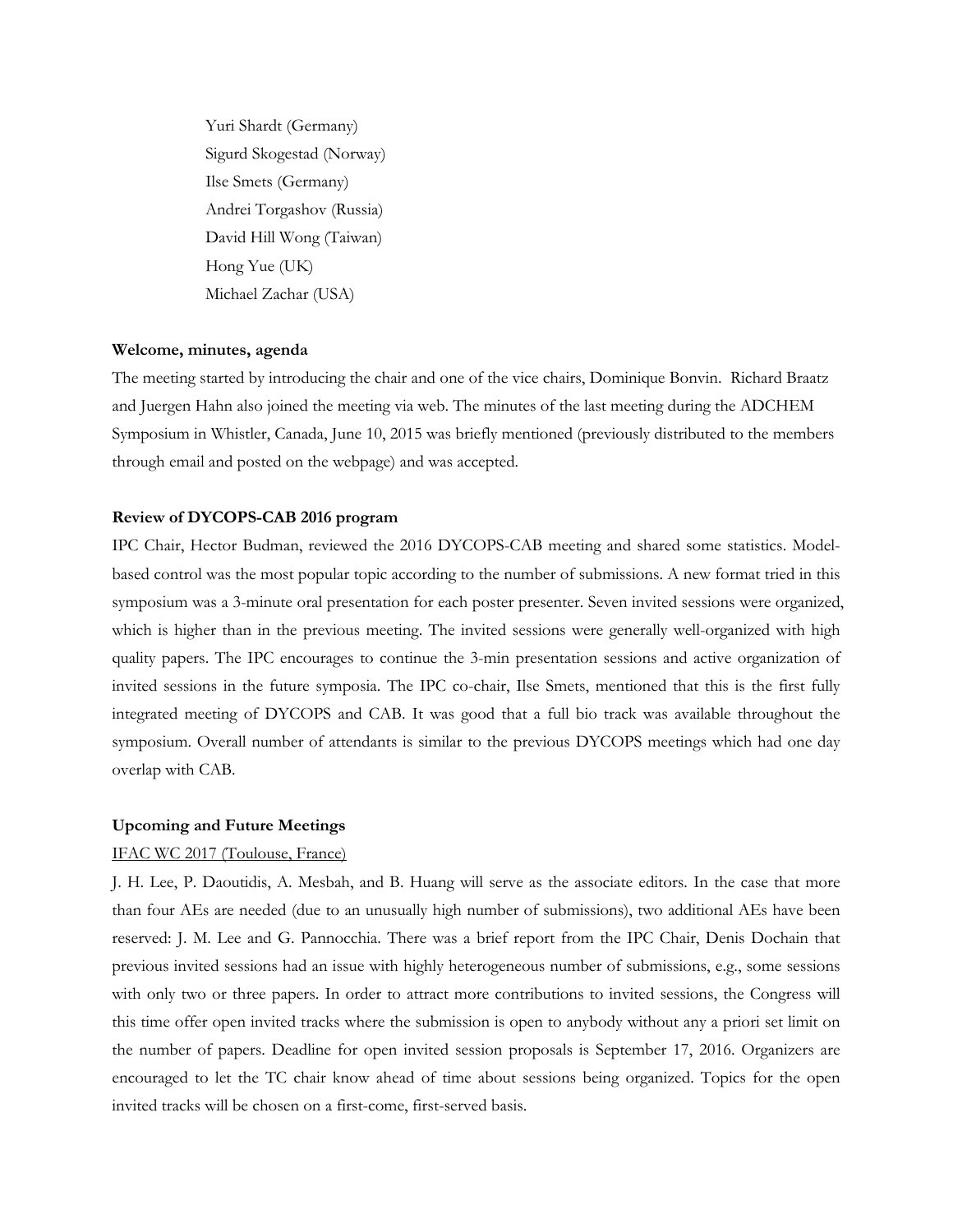## ADCHEM 2018 (Shenyang, China)

The NOC Chair, J. Qin, announced that the dates are set for ADCHEM 2018: July 25-27, 2018. The symposium will be followed by the Chinese Process Control Conference (CPCC) on July 28-29. The number of participants expected for the ADCHEM meeting is 400 (and 800 for CPCC). Given the larger number of expected participants, the IPC plans to accommodate more papers in the poster session. NOC is currently negotiating with two hotels for the conference venue, Sofitel and Wanxin hotel.

## DYCOPS-CAB 2019 (Florianopolis, Brazil)

The symposium is scheduled to go to Americas according to the rotation put in place. TC solicited proposals from several countries including Argentina and Chile. One proposal from Brazil has been submitted. During this meeting, Ali Abbas also proposed to host an IFAC symposium in Australia, and the chair recommended Australia be considered for 2021 ADCHEM, which is scheduled to go to Europe according to the rotation but may go to Australia as an exception this time as IFAC WC 2020 will be held in Berlin. This issue should be sorted out by the next TC chair. Australia is encouraged to prepare a proposal to be presented at next WC in Toulouse.

Marcelo Farenzena at Federal University of Santa Catarina (UFRGS) presented a proposal to host the meeting in Florianopolis on behalf of the proposed NOC (Chair: Julio E. Normey Rico, UFSC). Florianopolis is an island located in southern part of Brazil. He showed that NOC members have the past experiences of hosting IFAC Oilfield 2015 and ADCHEM 2006. The proposal for the venue was put on vote and was approved on a tentative basis. The organizers proposed the dates of April 21-24, 2019 for the symposium considering the weather and expense. Bjarne Foss also shared his experience of his visit to the island and supported the idea of having the symposium in April. However, there was also a concern that many people will be in the middle of semester and may not be able to make it to the symposium. Early or mid-May was discussed as an alternative and the timing issue will be sorted out later.

## **New TC Chair**

J. H. Lee will finish his term at the next IFAC WC meeting. TC 6.1 members are welcome to nominate candidates for new TC chair to J. H. Lee via email. Self-nominations are also welcome. The chair will check with each nominee about his or her availability and make a short-list for a vote.

## **Working groups updates**

Systems Biology—Elling Jacobsen suggested to have Rolf Findeisen as a new chair to replace him. J. H. Lee will talk to Rolf. He also suggested the possibility of phasing out this working group to make room for new ones.